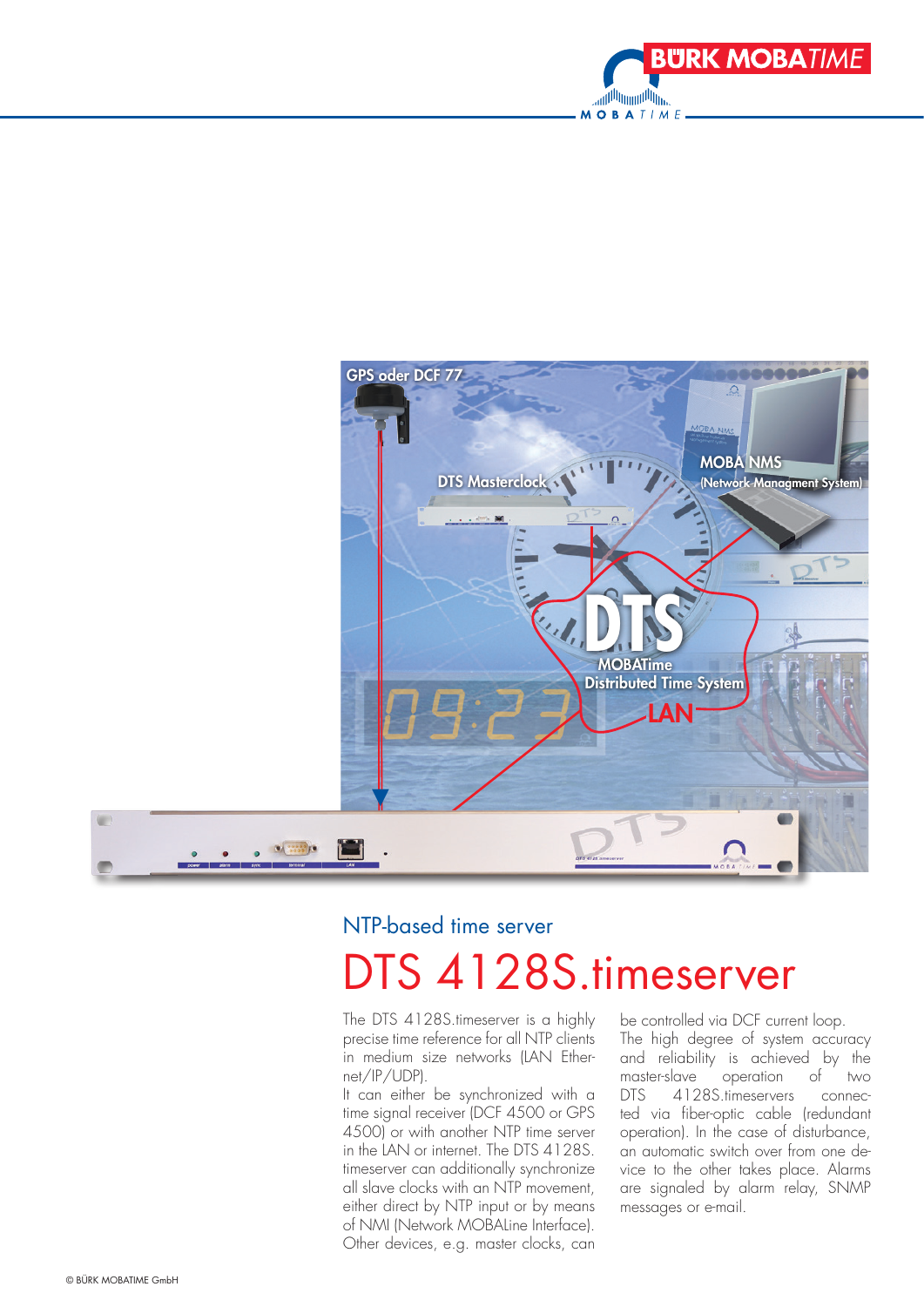### DTS 4128S.timeserver - the innovative, precise time reference for networked, multifunctional systems

#### Time precision

Best accuracy can be achieved by synchronizing the DTS 4128S.timeserver via a connected GPS receiver, and thanks to an intelligent time management. The internal time is adjusted to the time reference (e.g. GPS) in one step or slowly shifted (in adjustable micro steps) to avoid any time leaps (e.g. after a longer loss of the time source). To achieve utmost accuracy, the quartz drift and aging is continuously compensated.

#### Top performance - even for medium size networks

The high performance DTS 4128S. timeserver can reply more than 250 NTP and SNTP requests per second. It can also work as an NTP time reference for a sub-network, being synchronized by a superior NTP-server (client and server at the same time).

### NMS). Effective fault indication

Alarms are conveyed by alarm relay, by e-mail or via SNMP messages.

#### Safe, convenient operation

After the first configuration or IP configuration, by means of a terminal software via the serial interface, operation over LAN via Telnet, SSH or SNMP protocols is possible. SSH and SNMP (MD5 authentication and DES for encryption) enable a secured connection. Special software is required for operation by SNMP protocol (e.g. MOBA-



The front view shows the LEDs for power supply, alarm, synchronization, and network data traffic, as well as the LAN plug, and the PC connecting plug (RS232 sub-D 9-pole male).

DTS 4128S.timeserver back view: DC power supply input, DCF input, DCF output, DC power supply output, alarm relay contact and DTS fiber-optic connection.

## DTS 4128S.timeserver - greatest priority for accuracy and reliability

#### Redundant operation

To avoid time deviation between two DTS 4128S.timeservers, they can be linked via a fiber-optic connection by using two miniGBIC modules.

The two time servers automatically negotiate their state as master or slave. The slave is always synchronized by the master. In case of GPS failure, an automatic swap between master and slave state will occur. The parameters for the swap can be configured. The "master" DTS timeserver always has the better NTP stratum level than the slave.

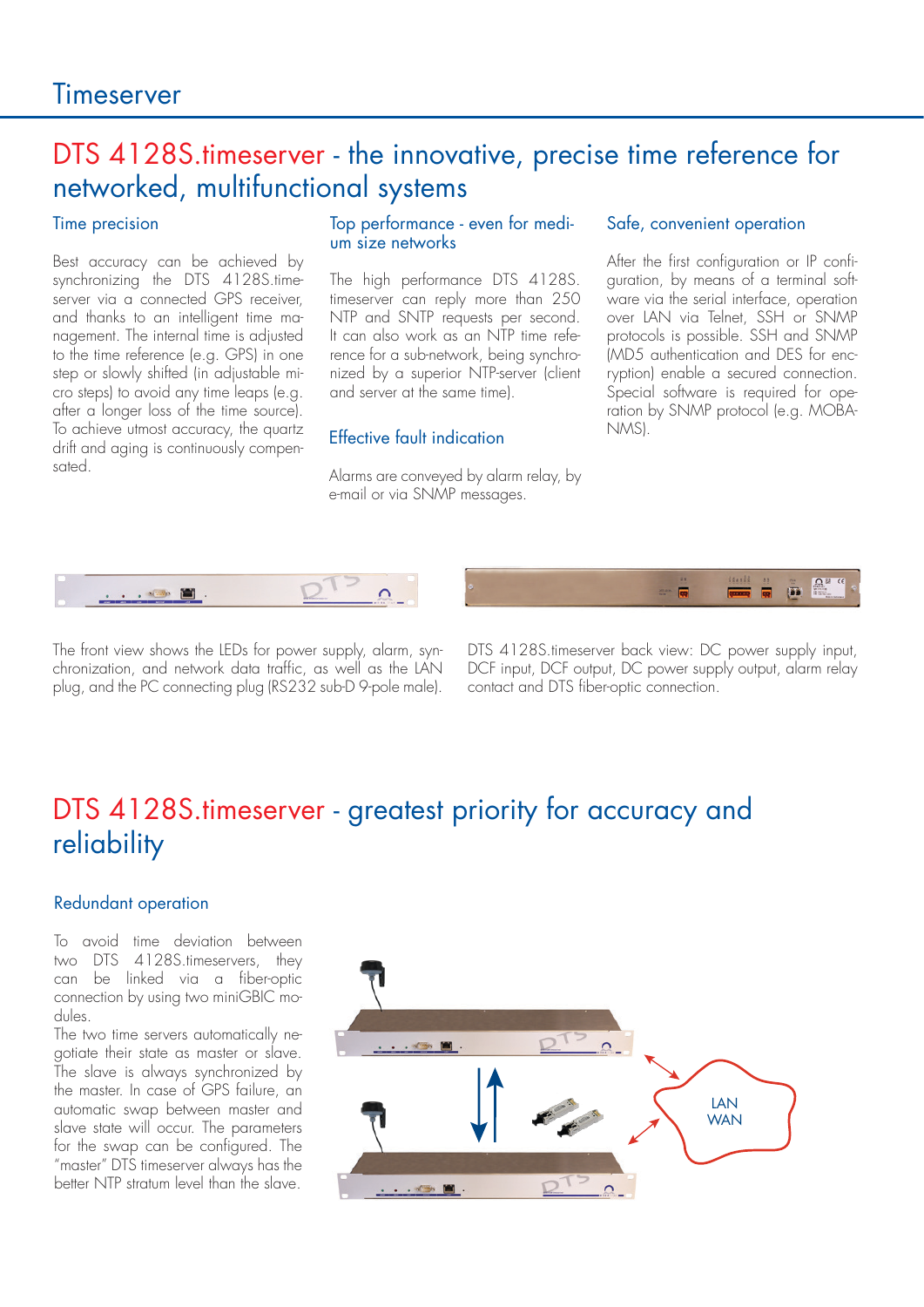

The DTS 4128S.timeserver is a versatile time reference in several respects. On one hand, it relays the external time signals with maximum precision and reliability directly to all NTP unicast (IP based) or multicast devices, such as slave clocks with NTP movement (e.g. NBU 190), digital clocks, and digital information displays with NTP synchronization. On the other hand, it can also

synchronize the NMI (Network MOBA-Line Interface), which for its part can control master clocks and slave clocks with MOBALine and DCF input.

Even workstations/Server, photocopiers, printers, fax equipment, time recording terminals, access control systems, central fire alarm systems, image and sound recording equipment, and

many other "clients in the network" can be directly synchronized by means of the NTP protocol.

**BÜRK MOBATIME** 



## DTS Distributed Time System

The DTS concept is specially designed for medium and large networks and offers a range of persuasive features:

- Flexibility through choice of functional components
- The system can be decentralized
- Security and reliability is provided by redundancy, as well as by alternative alarm reports (alarm relay, e-mail or SNMP)
- Maximum precision of the DTS

4128S.timeserver as a time reference

- Simple and convenient operation, configuration, programming, administration and monitoring via LAN using MOBA-NMS software
- Network functions for highly precise time distribution to all NTP clients in the LAN/WAN network, as well as to sub-systems, such as slave clocks, or switching and con-

trol systems of buildings/Plants and to IT security services